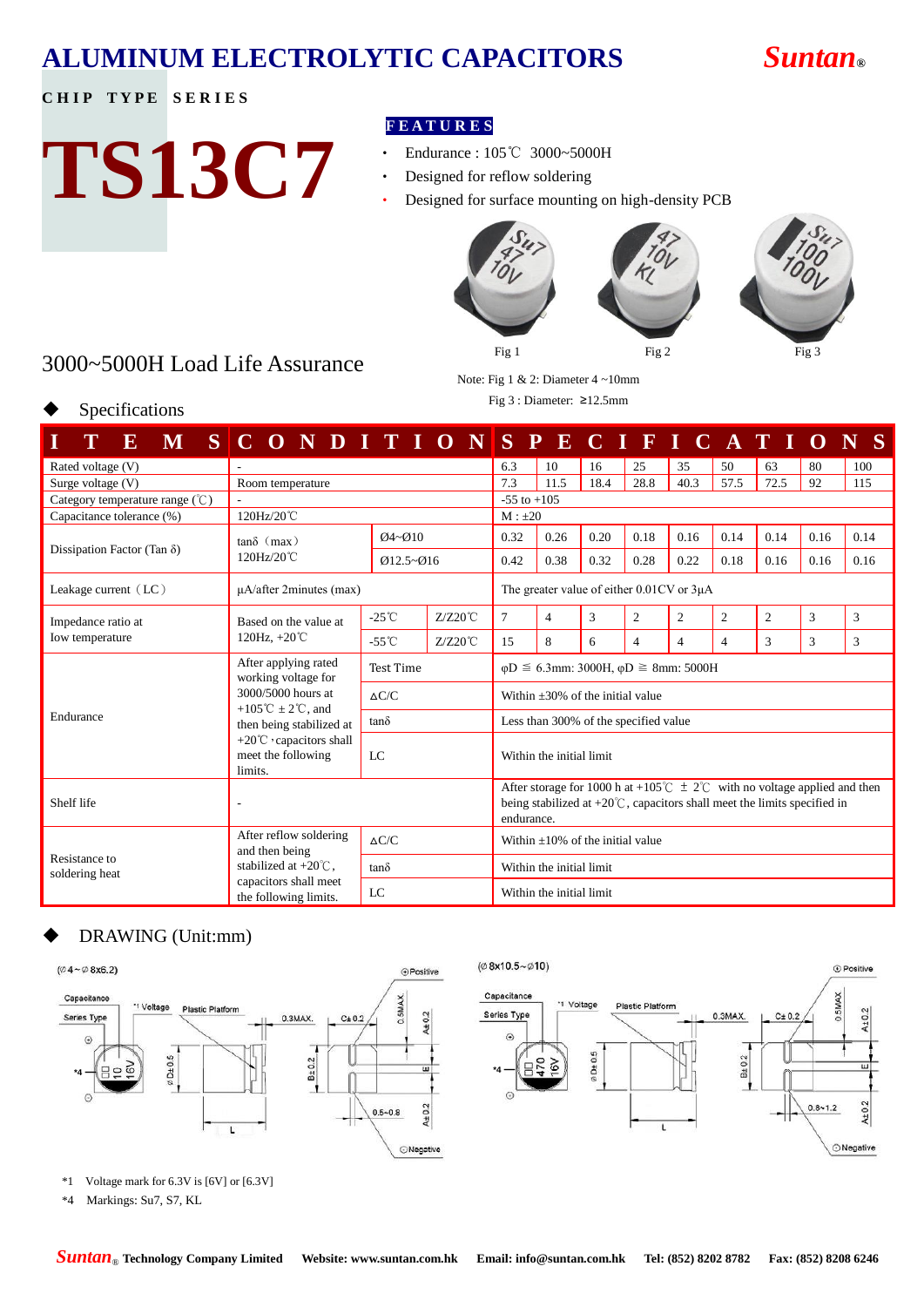### **ALUMINUM ELECTROLYTIC CAPACITORS** *Suntan®*

## **TS13C7**

### **DIMENSIONS(Unit:mm)**

| ØD×L         | $4\times5.8$ | $5\times5.8$ | $6.3 \times 5.8$ | $6.3 \times 7.7$ | $8\times10.5$  | $10\times10.5$ | $10 \times 13.5$ | $12.5 \times 13.5$ | $12.5 \times 16$ | $16\times16.5$ |
|--------------|--------------|--------------|------------------|------------------|----------------|----------------|------------------|--------------------|------------------|----------------|
| A            | 2.0          | 2.2          | 2.6              | 2.6              | 3.0            | 3.3            | 3.3              | 4.7                | 4.7              | 5.5            |
| B            | 4.3          | 5.3          | 6.6              | 6.6              | 8.3            | 10.3           | 10.3             | 13.0               | 13.0             | 17.0           |
| $\mathbf{C}$ | 4.3          | 5.3          | 6.6              | 6.6              | 8.3            | 10.3           | 10.3             | 13.0               | 13.0             | 17.0           |
| $E = 0.2$    | 1.0          | 1.3          | 2.2              | 2.2              | 3.1            | 4.4            | 4.4              | 4.4                | 4.4              | 6.4            |
| L            | $5.8 + 0.6$  | $5.8 + 0.6$  | $5.8 + 0.6$      | $7.7 \pm 0.6$    | $10.5 \pm 0.6$ | $10.5 \pm 0.6$ | $13.5 \pm 1.0$   | $13.5 \pm 1.0$     | $16.0 \pm 1.0$   | $16.5 \pm 1.0$ |

### **DIMENSIONS&MAXIMUM PERMISSIBLE RIPPLE CURRENT**

|          | <b>WV</b> | 6.3                      |                           | 10                       |                          | 16                      |     | 25                                            |                          | 35                      |                          |
|----------|-----------|--------------------------|---------------------------|--------------------------|--------------------------|-------------------------|-----|-----------------------------------------------|--------------------------|-------------------------|--------------------------|
| Cap.(µF) | 0J        |                          | 1A                        |                          | 1 <sub>C</sub>           |                         | 1E  |                                               | 1V                       |                         |                          |
| 4.7      | 4R7       | $\mathbb{L}^2$           | $\mathbb{L}^{\mathbb{L}}$ | $\mathbb{L} \mathbb{L}$  | $\perp$ .                | $\mathbb{L} \mathbb{L}$ | ш.  | $\mathbb{L} \mathbb{L}$                       | ц.                       | $4\times5.8$            | 16                       |
| 10       | 100       | $\overline{\phantom{a}}$ | $\overline{\phantom{a}}$  | $\overline{\phantom{a}}$ | $\overline{\phantom{a}}$ | $4\times5.8$            | 18  | $5 \times 5.8$                                | 27                       | $5 \times 5.8$          | $27\,$                   |
| 22       | 220       | $4\times5.8$             | 22                        | $5\times5.8$             | 30                       | $5\times5.8$            | 30  | $6.3 \times 5.8$                              | 44                       | $6.3 \times 5.8$        | 44                       |
| 33       | 330       | $5 \times 5.8$           | 35                        | $5 \times 5.8$           | 35                       | $6.3 \times 5.8$        | 48  | $6.3 \times 5.8$                              | 50                       | $6.3 \times 7.7$        | 57                       |
| 47       | 470       | $5 \times 5.8$           | 38                        | $6.3 \times 5.8$         | 50                       | $6.3 \times 5.8$        | 50  | $6.3 \times 7.7$                              | 63                       | $8\times10.5$           | 92                       |
| 100      | 101       | $6.3 \times 5.8$         | 69                        | $6.3 \times 7.7$         | $80\,$                   | $6.3 \times 7.7$        | 81  | $8\times10.5$                                 | 116                      | $10\times10.5$          | 151                      |
| 150      | 151       | u.                       | u,                        | $8\times10.5$            | 125                      | u,                      | ш.  | $\mathord{\hspace{1pt}\text{--}\hspace{1pt}}$ | $\rightarrow$            | $\mathbb{L} \mathbb{L}$ | $\overline{\phantom{a}}$ |
| 220      | 221       | $6.3 \times 7.7$         | 101                       | $8\times10.5$            | 140                      | $8\times10.5$           | 141 | $10\times10.5$                                | 290                      | $10\times10.5$          | 320                      |
| 330      | 331       | $8\times10.5$            | 141                       | $10\times10.5$           | 290                      | $10\times10.5$          | 290 | $10\times10.5$                                | 320                      | $12.5 \times 13.5$      | 320                      |
| 470      | 471       | $10\times10.5$           | 320                       | $10\times10.5$           | 320                      | $10\times10.5$          | 320 | $12.5 \times 13.5$                            | 400                      | $12.5 \times 13.5$      | 350                      |
| 1000     | 102       | $10 \times 10.5$         | 410                       | $10 \times 13.5$         | 390                      | $12.5 \times 13.5$      | 550 | $\sim$                                        | $\rightarrow$            |                         |                          |
| 1500     | 150       | $12.5 \times 13.5$       | 500                       | $12.5 \times 13.5$       | 500                      | $12.5 \times 13.5$      | 600 | $\sim$ $-$                                    | $\overline{\phantom{a}}$ |                         |                          |
| 2200     | 222       | $12.5 \times 13.5$       | 600                       | $12.5 \times 13.5$       | 600                      | $\rightarrow$           | 44  | 44                                            | $\rightarrow$            | <b>Case Size</b>        | Ripple<br>Current        |